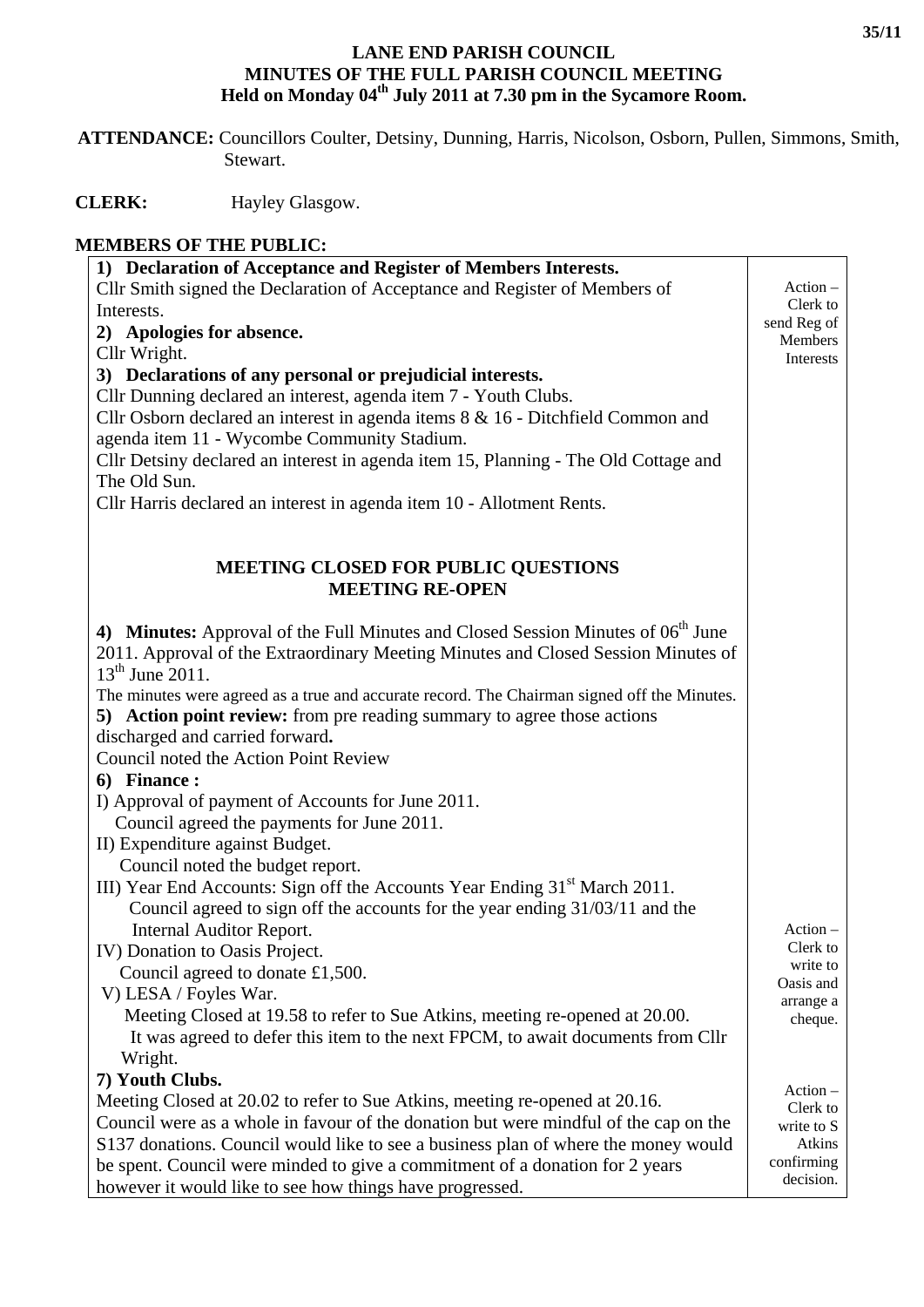|                                                                                                                                                                          | 36/11                      |
|--------------------------------------------------------------------------------------------------------------------------------------------------------------------------|----------------------------|
| It was agreed that Council would donate £5,000 to support the Senior Youth Club in<br>the current year and would earmark £5000 in the budget for 2012-13 to continue its |                            |
| support subject to a review of the progress made during the current year.                                                                                                |                            |
| 8) Ditchfield Common.                                                                                                                                                    |                            |
| It was reported that the Council had made 2 offers to the agents which have both been                                                                                    |                            |
| declined. Council will further consider Ditchfield Common in Closed Session.                                                                                             |                            |
| 9) Lane End Sports Association.                                                                                                                                          |                            |
| Cllr Detsiny detailed a summary of an action plan for a working group for LESA.                                                                                          |                            |
| Council agreed to form a working group including Cllr Stewart, Cllr Simmons and                                                                                          |                            |
| Cllr Wright who had all already expressed an interest prior to the meeting. Cllr                                                                                         |                            |
| Coulter would also like to contribute to the working party and the group may engage                                                                                      |                            |
| members of the public for information etc.                                                                                                                               |                            |
| The working group will compile a report and bring back to Council at a future                                                                                            |                            |
| meeting.                                                                                                                                                                 |                            |
| 10) To consider allotment rents.                                                                                                                                         | $Action -$                 |
| It was agreed to defer the agenda item as Council would like further information on                                                                                      | Clerk to look<br>at costs. |
| the ongoing maintenance costs, i.e. water rates etc. (not new supply costs).<br>11) Wycombe Community Stadium.                                                           |                            |
| The Chairman detailed an update on the Wycombe Community Stadium. LEPC has                                                                                               |                            |
| been invited to meet with members of WDC and the Chief Executive on 05/07/11                                                                                             |                            |
| along with other groups. LEPC will be representing what we have already agreed and                                                                                       |                            |
| put in the formal domain.                                                                                                                                                |                            |
| 12) Clerk's report: including Correspondence and Reports received.                                                                                                       |                            |
| Councillors noted that the Clerk would be instructing Flare to undertake the boiler                                                                                      |                            |
| repairs at the LEYCC. It was agreed that a letter would be sent to the LEYCC stating                                                                                     |                            |
| that Council did not accept responsibility for the repair but would undertake it as a                                                                                    |                            |
| goodwill gesture.                                                                                                                                                        |                            |
| A parishioner had requested a copy of an easement granted by the Council. The Clerk                                                                                      |                            |
| could not trace a signed copy of this easement but in any event had been advised that                                                                                    |                            |
| this could not be provided to a third party. The Clerk would advise the parishioner                                                                                      |                            |
| accordingly.                                                                                                                                                             |                            |
| The Bolter End road signs are now complete and installed.                                                                                                                |                            |
| 13) Invitations to Meetings and Reports received: To confirm attendees $\&$                                                                                              |                            |
| agreement on Consultations received.                                                                                                                                     |                            |
| Council noted the report.<br>14) Matters raised by Councillors.                                                                                                          |                            |
| Cllr Osborn asked if any Councillors would like to join the Working Group                                                                                                |                            |
| responsible for organising Christmas in the Village. Cllr Nicolson expressed an                                                                                          |                            |
| interest and it was agreed to circulate meeting dates to all Councillors.                                                                                                |                            |
| Cllr Harris raised concerns about motorcycles in the fields and woods at the back of                                                                                     |                            |
| Simmons Way and it was agreed that this should raised with the police and that they                                                                                      |                            |
| should be alerted as soon as it starts.                                                                                                                                  |                            |
| Cllr Stewart suggested that an easements policy needs to be an urgent agenda item                                                                                        |                            |
| and that consideration should be given to charging. The Clerk was requested to                                                                                           |                            |
| explore the situation at other Parish Councils and also see if there are any guidelines                                                                                  |                            |
| on this matter.                                                                                                                                                          |                            |
| Cllr Smith expressed a concern on the workload on the Clerk and the number of                                                                                            |                            |
| excess hours her duties were requiring. It was agreed that this matter should be further                                                                                 |                            |
| considered by Council at its next meeting                                                                                                                                |                            |
| 15) Planning: To consider new applications and receive Wycombe District                                                                                                  |                            |
| <b>Council Decisions and Appeals.</b>                                                                                                                                    |                            |
|                                                                                                                                                                          |                            |
|                                                                                                                                                                          |                            |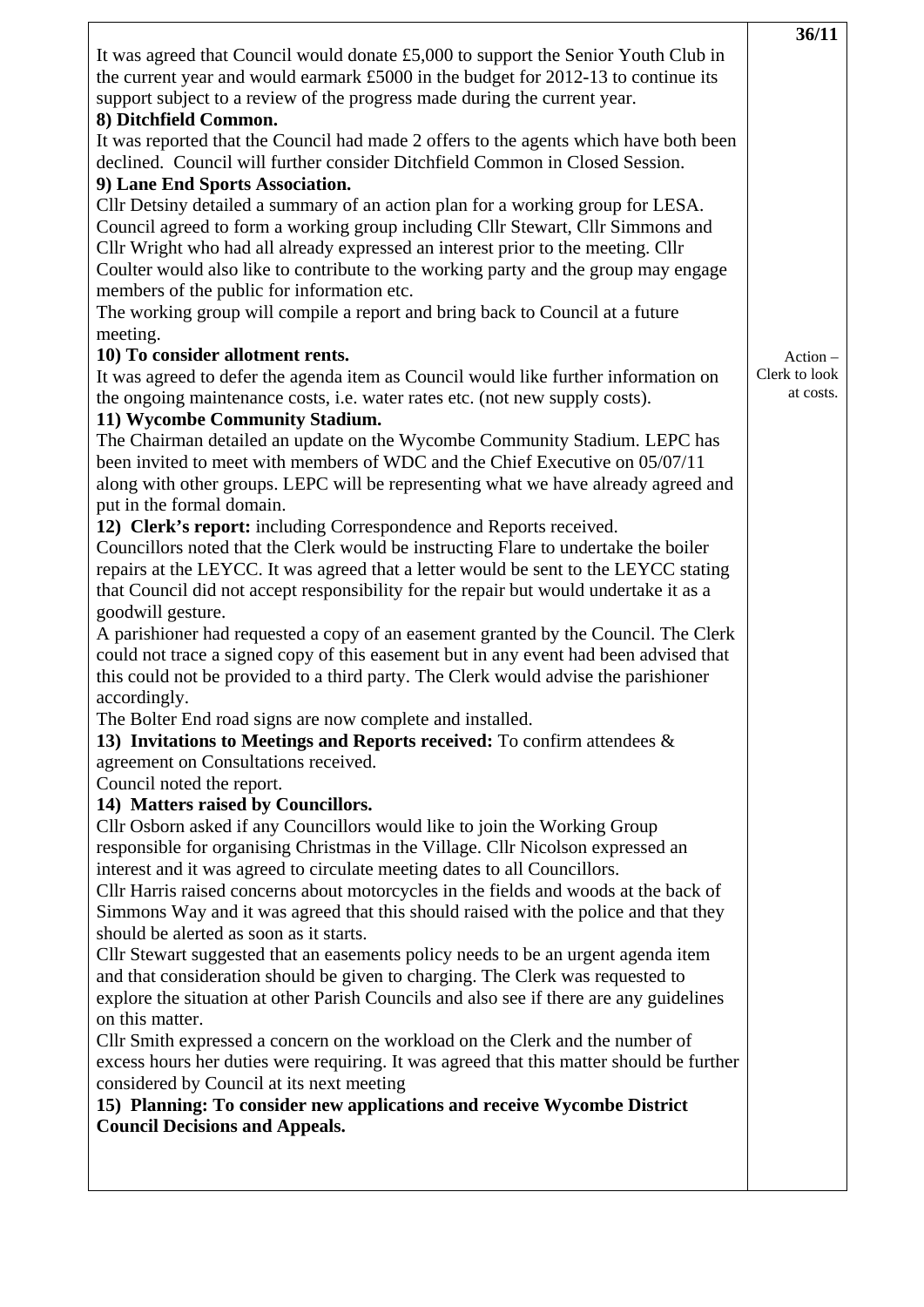|                                                                                                                                                                                                                                                                                                                 | 37/11 |
|-----------------------------------------------------------------------------------------------------------------------------------------------------------------------------------------------------------------------------------------------------------------------------------------------------------------|-------|
| <b>New Applications</b>                                                                                                                                                                                                                                                                                         |       |
| 11/06307/FUL - 37 Widdenton View, Lane End, HP14 3EB - Householder<br>application for erection of part single/part two storey front extension incorporating                                                                                                                                                     |       |
| conversion of garage to habitable rooms.                                                                                                                                                                                                                                                                        |       |
| No objections.                                                                                                                                                                                                                                                                                                  |       |
| 11/06427/FUL - The Old Cottage, Frieth Road, Frieth, RG9 6PU - Householder                                                                                                                                                                                                                                      |       |
| application for construction of detached greenhouse.                                                                                                                                                                                                                                                            |       |
| No objections.                                                                                                                                                                                                                                                                                                  |       |
| 11/06420/FUL - Cadmore End Church of England School, Marlow Road,<br>Cadmore End, HP14 3PE - Application to replace a number of existing windows<br>with new double glazed windows and installation of secondary glazing to three<br>existing windows.                                                          |       |
| Council would like to support this application.                                                                                                                                                                                                                                                                 |       |
| 11/06412/FUL - The Old Sun, Church Road, Lane End, HP14 3HG - Demolition                                                                                                                                                                                                                                        |       |
| of extensions and conversion of existing Public House to 1 x 3 bed dwelling, erection                                                                                                                                                                                                                           |       |
| of 2 pairs of semi detached dwellings (4 x 3 bed) and associated external alterations.                                                                                                                                                                                                                          |       |
| Meeting closed 21.02 so that members of the public can comment. Meeting re-opened<br>at 21.08.                                                                                                                                                                                                                  |       |
| Noting that Cllr Dunning was opposed to the application, it was agreed however that<br>Council would raise no objections.                                                                                                                                                                                       |       |
| 11/06413/CAC - The Old Sun, Church Road, Lane End, HP14 3HG - Demolition                                                                                                                                                                                                                                        |       |
| of extensions to the existing Public House.                                                                                                                                                                                                                                                                     |       |
| Noting that Cllr Dunning was opposed to the application, it was agreed however that<br>Council would raise no objections.                                                                                                                                                                                       |       |
| <b>Decisions</b>                                                                                                                                                                                                                                                                                                |       |
| Ref: 11/05762/FUL Decision: Application Refused Date 31/05/2011                                                                                                                                                                                                                                                 |       |
| Address: 2 High Street Lane End Buckinghamshire HP14 3JF                                                                                                                                                                                                                                                        |       |
| <i>Proposal:</i> Change of use of ground floor to bedsit accommodation.                                                                                                                                                                                                                                         |       |
|                                                                                                                                                                                                                                                                                                                 |       |
| Ref: 11/05671/FUL Decision : Application Permitted Date 31/05/2011                                                                                                                                                                                                                                              |       |
| Address: Wychend Bolter End Lane Bolter End Buckinghamshire HP14 3NB                                                                                                                                                                                                                                            |       |
| Proposal: Householder application for creation of swimming pool with raised terrace<br>and raised decking in rear garden (retrospective).                                                                                                                                                                       |       |
| Ref: 11/05989/MINAMD<br><b>Decision: Application Permitted Date 31/05/2011</b>                                                                                                                                                                                                                                  |       |
| Address: Woodpeckers Moor Common Lane End Buckinghamshire HP14 3HT                                                                                                                                                                                                                                              |       |
| Proposal: Proposed non-material amendment to permission for extension to the roof<br>of the existing garage/car port building and associated alterations, including the<br>provision of external staircase to provide access to new loft accommodation granted<br>under Householder planning ref: 10/07233/FUL. |       |
| <b>Decision: Application Permitted Date 01/06/2011</b><br>Ref: 11/05792/FUL                                                                                                                                                                                                                                     |       |
| Address: 1 Simmons Way Lane End Buckinghamshire HP14 3JL                                                                                                                                                                                                                                                        |       |
| <i>Proposal:</i> Householder application for erection of single storey side extension.                                                                                                                                                                                                                          |       |
|                                                                                                                                                                                                                                                                                                                 |       |